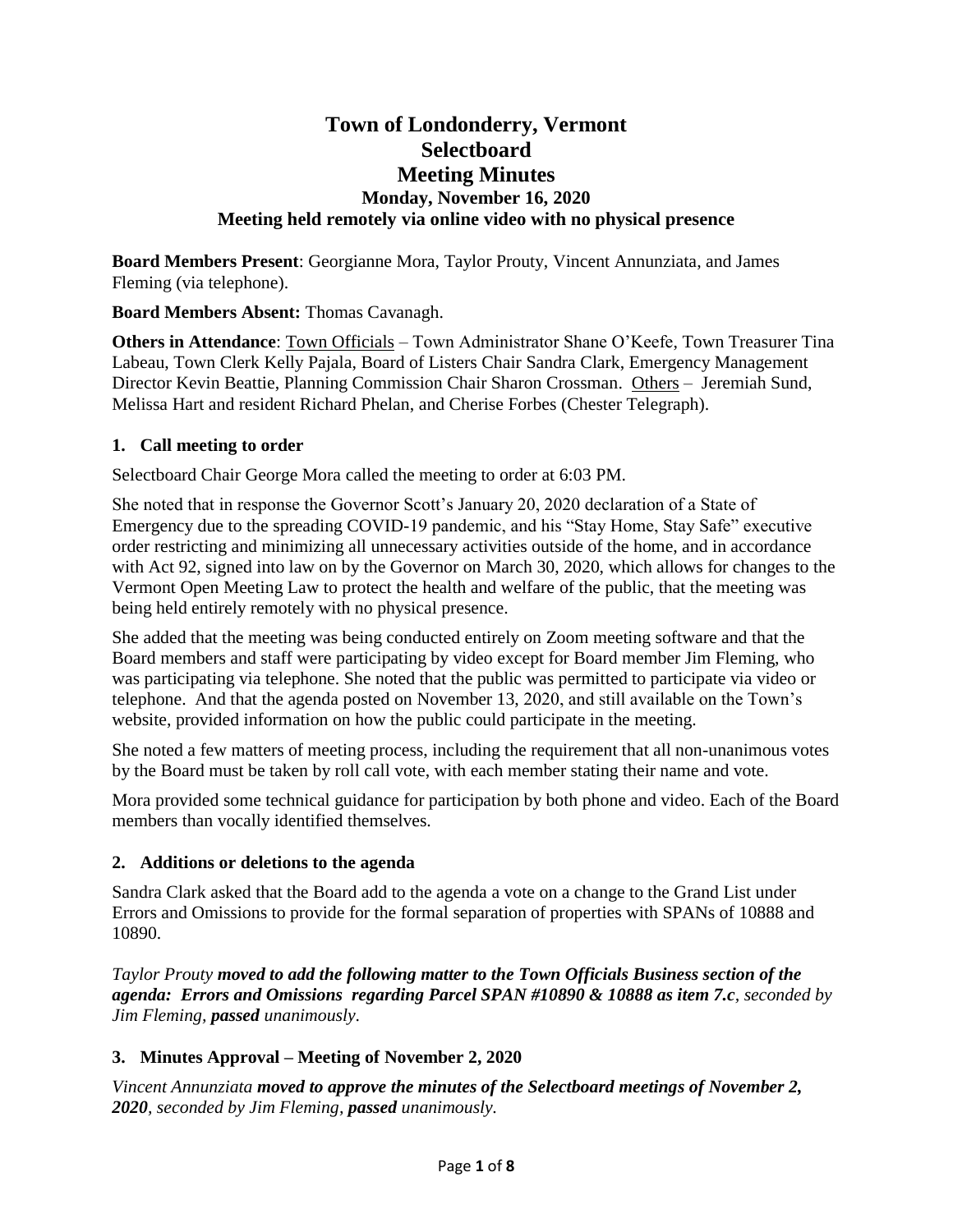#### **4. Selectboard Pay Orders**

*Jim Fleming moved to approve the pay orders for payroll and accounts payable, seconded by Taylor Prouty, Passed unanimously.*

#### **5. Announcements/Correspondence**

O'Keefe mentioned that the budget process has begun, as Tina Labeau, George Mora and he had met the previous week and plan to meet again the next day, and that Labeau had that day sent out budgets to various departments, boards and committees.

He also noted that he would be on vacation next week, and also plan to take off the week of Christmas (other than the Selectboard meeting on December 21). He mentioned that he had yet to take any vacation or personal days off this year.

O'Keefe noted correspondence included in the Board's meeting packet was as follows:

- The draft Road Safety Audit of VT Route 11 in the north village area prepared by VTrans and dated 9/22/2020, but just received this past week, which had been requested by the Board on 8/3/2020. Mora mentioned that elements of this audit could be discussed later in the meeting on the topic of traffic speeds.
- A letter from the Windham County Sheriff's office, dated 10/27/2020, providing its service rates for FY2022.
- Letters of thanks from the following organizations for FY2021 Town contributions:
	- The Moover \$200 (Southeast Vermont Transit)
	- SEVCA \$1,700 (Southeast Vermont Community Action)
	- Grace Cottage Hospital \$750
	- Mountain Valley Health Council \$5,000

Kelly Pajala discussed how the Clerk's office would be running until there are new changes to COVID-19 guidelines. She stated that they'll continue to use the pickup window, email, and online resources as much as possible, and that land records are now online on the Town's website and in a user-friendly format. She stated that there will continue to have one appointment for people in the vault a day, with appointments required ahead of time, including for Town staff, and for everyone to call ahead of time. Pajala stated that they are limiting things as much as possible without entirely shutting down, but if there are further guidelines that require it things will be closed to the public.

Sharon Crossman mentioned that there is a grant opportunity with the Preservation Trust of Vermont for between \$50,000 and \$100,000 to support the Town Hall renovation project that she is pursuing. O'Keefe noted that he, Crossman, Larry Gubb and Mimi Lines all visited the old town hall in Swanzey, NH to see the renovation work done there that could be a good model for Londonderry.

Tina Labeau noted that the new Transfer Station stickrs would be available for sale after Thanksgiving.

#### **6. Visitors and Concerned Citizens**

None.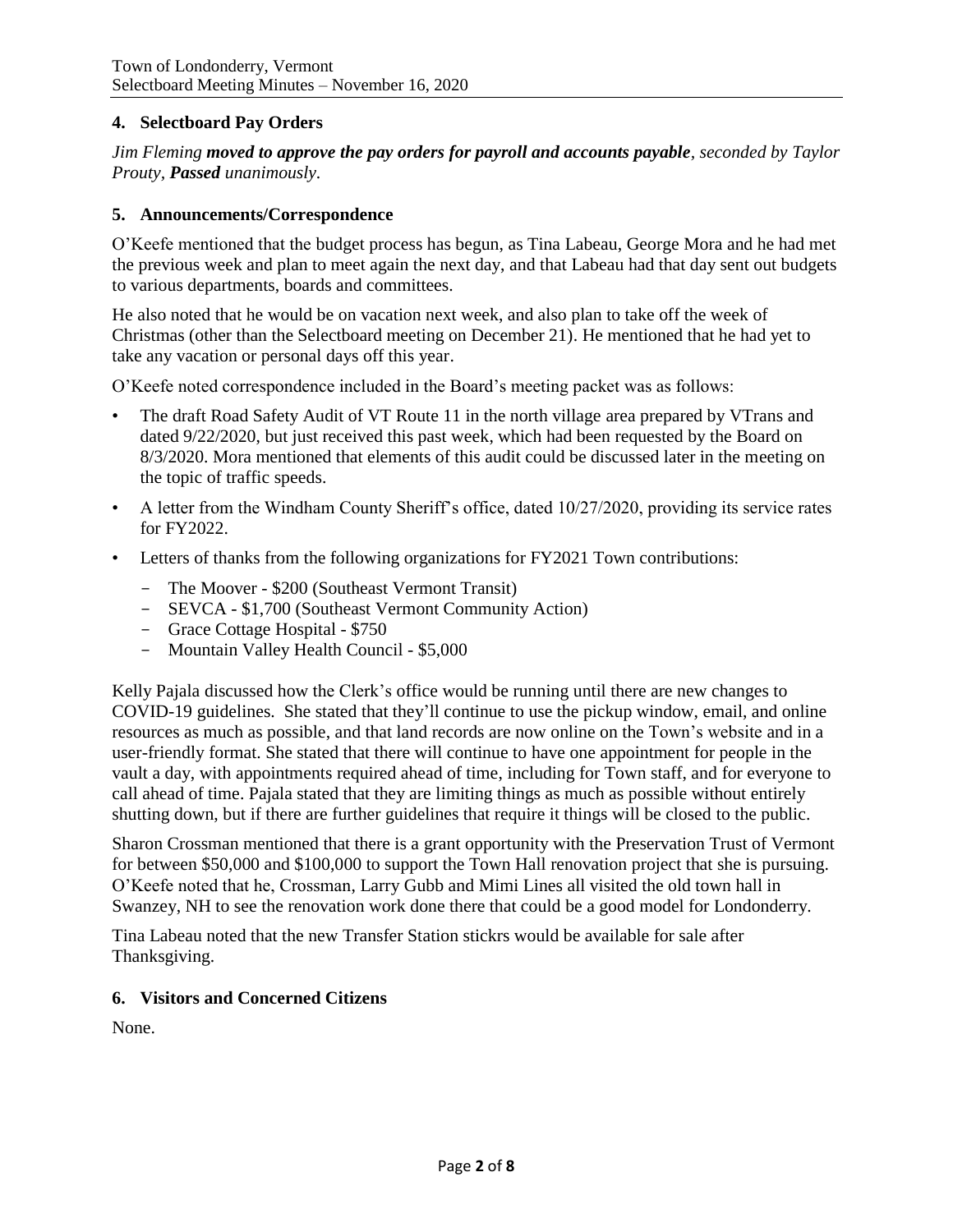#### **7. Town Officials Business**

### **a. Emergency Management Director – COVID-19 response updates**

Kevin Beattie mentioned that things are changing quickly, as there is rapid spread nation-wide and in Vermont. As a result, the state of emergency has been extended by the Governor to December 15<sup>th</sup> the State Emergency Operations Center has restarted weekly conference calls as has the local EOC. He said that the main thing to stress is that in Vermont it has been determined that the community spread is through family and private gatherings, and not so much stores and restaurants. People will have to do things differently this holiday season, he noted, as it not safe to attend gatherings with family and friends outside of your immediate household.

He noted several changes announced by the Governor:

- The travel map is suspended, as any travel into the state and any Vermonters returning to the state from anywhere must quarantine
- Bars and clubs are closed
- Sports programs are suspended
- In-person meetings are strongly discouraged

Beattie mentioned that one of the difficulties the State is seeing is people not cooperating or responding to contact tracing. He stressed that it is extremely important to participate in this effort to help slow the spread of the pandemic.

He mentioned that all of the COVID-19 FEMA grants are in good shape.

Vincent Annunziata expressed his displeasure with the Governor telling people what they can do in their own homes, particularly during the holidays, and provided some figures with regard to infection rates in southern Vermont. He questioned whether the Selectboard should be telling people to follow the Governor's requests on this matter.

Mora stated that she felt that the Board is not doing this, that it is not a position to enforce the Governor's directives, and that any concerns should be directed to the Governor.

Annunziata stated that many people are not complying with the directives and the directives are only hurting those who are following them. He noted the difficulty of isolation on children, and mentioned that he did not feel that we should be locking things down for something that does not seem to be a big deal. He mentioned that people have expressed to him issues of the lockdown will have on work, schools and church, and that we should not tolerate the Governor telling us what to do at home.

Mora acknowledged the frustration people are feeling and noted that people will follow their own instincts, and time will tell who was right and wrong, and reiterated that it was not up to the Selectboard to tell people what to do. Annunziata said that we should support individuals and their choices, and suggested that Board members can express frustration with the Governor.

Pajala noted that she felt that people's frustration is with the virus, and that the Governor is providing as much information as possible and making suggestions about what they can do to protect themselves and their families and, by extension, the community. People are choosing to follow the guidelines to reduce risk and protect loved ones, and shaming them for that is inappropriate. She agreed that it is not the Board's role to enforce the Governor's guidelines, but it is irresponsible for the Board to tell people to disregard them. Pajala mentioned that those responsible for making hard decisions for an entire population are trying to get everyone the best information that they can on how to protect themselves. And it does come down to people's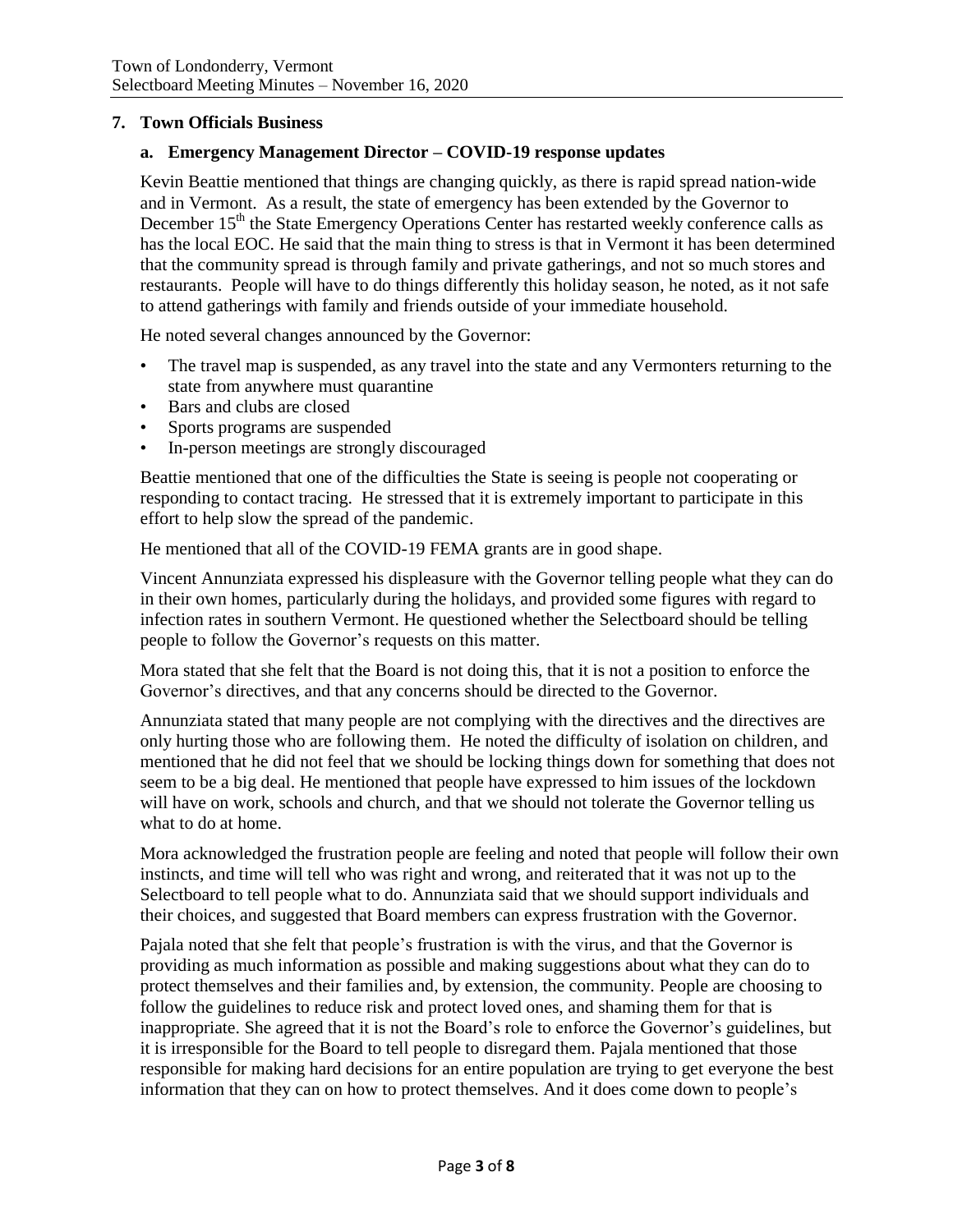choices on how they act, but people should not make others feel bad about making responsible decisions.

Jim Fleming noted that a vaccine will be available soon enough and lot of the stress and anxiety we're feeling will be behind us; people need to ride it out.

Taylor Prouty mentioned how helpful and important it is for Kevin Beattie to provide the Board and the public with pandemic-related information, and it is a very good platform for this. He noted that it is not necessarily tied to Board views or actions, and viewers can choose to do whatever they wish with the information.

Beattie clarified that he is a Town Officer but as Emergency Management Director he works under the State of Vermont emergency management hierarchy, and when he reports to the Selectboard he is speaking from the State level.

## **b. Town Treasurer – Year-to-date budget review**

Tina Labeau mentioned that Town was one-third the way through the fiscal year and the budget is in good shape, and tax collections coming in well. Expenses are down in some categories due to Town due to not conducting as much business.

There were miscellaneous questions asked and answered.

## **c. Board of Listers – Errors and Omissions (Parcel SPAN #10890.000 & 10888.000)**

Clark asked that the Board approve a change to the Grand List under Errors and Omissions to provide for the formal separation of properties with SPANs of 10888 and 10890 on the Grant List for 2020, as they are not contiguous as previously thought. These are tax parcels 104006.000 and 062010.000, respectively.

*George Mora moved to separate parcels 10888 and 10890 for purposes of rectifying the Grand List, seconded by Vincent Annunziata, passed unanimously.*

## **8. Transfer Station/Solid Waste Management**

## **a. Updates**

None.

## **9. Roads and Bridges**

#### **a. Updates**

Prouty noted that Road Foreman Josh Dryden had heard from Animal Control Officer Pat Salo about a new beaver dam on Spring Hill Road, and Salo will determine if the beaver are creating a nuisance and whether they should be trapped to alleviate the issue.

## **b. Traffic speeds on VT Routes 11 and 100**

Mora noted that excessive traffic speeds on the State highways is an ongoing problem, and she mentioned the local initiative to erect signs saying things such as "Drive Like Your Kids Live Here" to slow traffic have been unsuccessful. Property owners are continuing to contact her and have noted that VTrans may have a funding program for radar speed signs.

Sharon Crossman reported that the Main Street Working Group of Project Londonderry is supportive of these signs and is willing at assist with fundraising for them.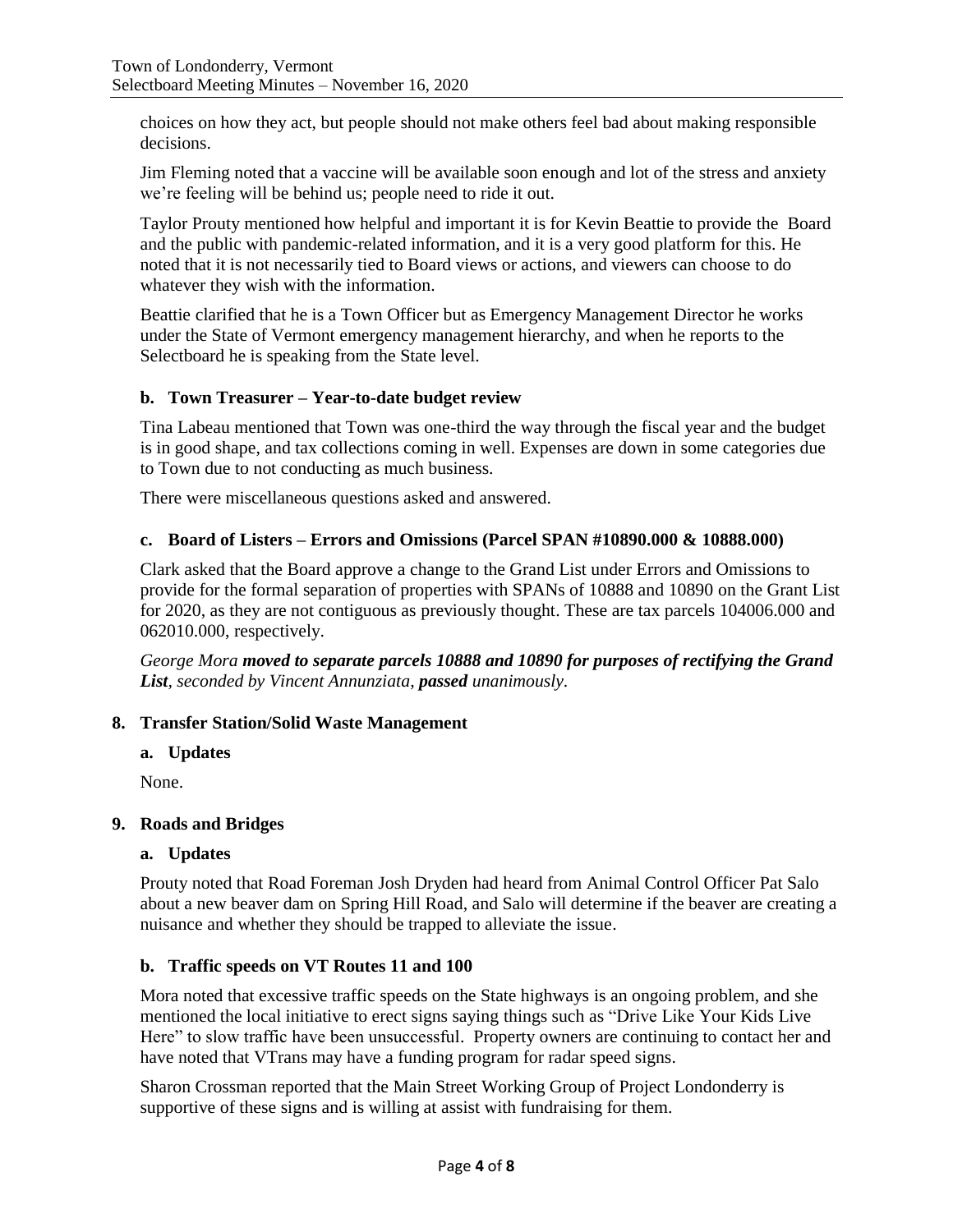O'Keefe reported that he had spoken with the VTrans District 2 Office and found that the signs are roughly \$4,000 installed and would require a permit from VTrans if installed along State highways, and that the State would not participate in the cost. Recent examples of installations were briefly mentioned, and the number and varieties of such signage was discussed.

How to fund the radar speed signs was discussed, including a funding article on the Town Meeting warning. There was also discussion about private donations for the effort, for which the Board expressed much interest.

Richard Phelan suggested movable pole-mounted signs, noting that signs remaining at one location may tend to be ignored, and added that he'd provide an example.

There was general agreement among Board members that it was a good idea to pursue these signs.

O'Keefe was asked to pursue next steps for placement of radar speed signs, including a mobile cart on a temporary basis. He was also was asked to check on the minimum State highway speed limits.

Mora described some of the findings and recommendations of the draft VTrans north village traffic safety audit, including short- and medium-term adjustments that can be made. She recommended that the Board members be sure to read it.

### **c. Access permit 2020-07 – 1878 Landgrove Road, Parcel #001038.000 (Stern)**

Prouty noted that Road Foreman Josh Dryden had met with the property owner on this application and they simply wish to preserve a pedestrian walking path to the existing barn from their home across the road, and noted that most of the work is already done. A previous permit was recently approved by the Board for a vehicular access related to the barn. Dryden and Prouty do not feel that the proposal poses a problem.

O'Keefe suggested that if there are any stones or other structural elements put down within the right-of-way related to the pathway that the Town should receive and approve some plans to avoid any potential hazardous conditions. Prouty agreed that any further work beyond what is already there should require plans.

It was noted that the Town's raising the level of the road surface through recent paving has created a larger elevation change to the barn than the previous condition, and it was reasonable for the property owner to request the pedestrian access way.

*Taylor Prouty moved to approve access permit application No. 2020-07, submitted by Paul Stern for parcel #001038.000, located at Landgrove Road for pedestrian access only, to include the existing stairway within the Town Highway right-of-way with the condition that if any stonework is to be constructed within the right-of-way a set of preconstruction plans be submitted to the Town, seconded by George Mora, passed unanimously.*

#### **10. Old Business**

#### **a. Consider Town Assessor job description and budget adjustments**

Following up from the previous meeting the Board reviewed a proposed job description for the new Town Assessor position, and discussed budget adjustments prepared by Labeau necessary to accommodate it. Included in the meeting packet was a survey of salaries for the position from other Vermont communities prepared by the Vermont League of Cities and Towns, which shows the proposed salary to be right at the state average.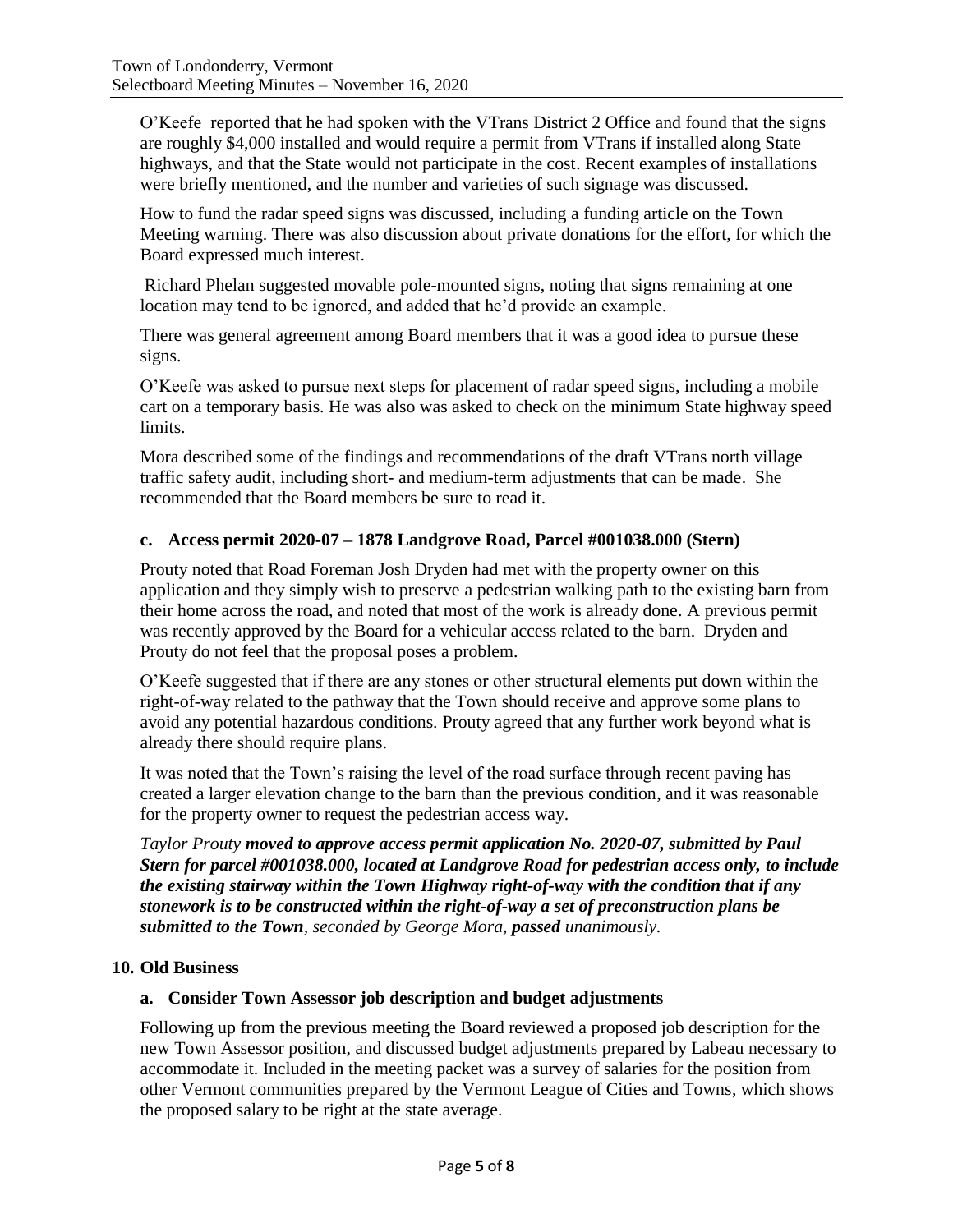*Jim Fleming moved to approve the job description for the new position of Town Assessor as presented, and approve the recommended fiscal year 2021 budget adjustments to accommodate hiring an employee for the position, seconded by Taylor Prouty, passed unanimously.*

#### **b. Discuss Town Administrator and Zoning Administrator/Floodplain Administrator positions**

Mora noted that the Board has decided to separate out the Zoning Administrator/Floodplain Administrator from the Town Administrator position, and to proceed with hiring a part-time ZA/FA position. She mentioned some pushback she had received that by taking away the ZA/FA responsibilities it makes the TA a part-time job. She stated that she disagrees with that opinion as the TA position has numerous responsibilities and requires full-time attention.

Prouty recalled that the TA's assistant position is not being hired back and this offsets the shift in responsibilities and supports the proposed change.

O'Keefe noted that there are significant projects ongoing and upcoming that need his full attention and policy work that is not being done due to the zoning work. He added that about 95% of the work of the assistant was on zoning matters that would be taken up by the new ZA/FA position. He mentioned that if the Board prefers to keep the status quo he was fine with that, but stated that he believes splitting the position is best from an organizational efficiency standpoint.

Mora reiterated her support for the split in responsibilities, and noted that a new contract with O'Keefe would have to be drawn up. Prouty added that it is important to have availability for new responsibilities and the existing condition, where we're always playing catch-up, provides little opportunity to take on or adapt to new challenges.

No further vote or action was taken on this matter.

On hiring a new ZA/FA, Mora mentioned that she was seeking to assemble an interview panel including two members each from the Selectboard, Planning Commission and Development Review Board. There were no objections to this arrangement.

### **c. Review bids and award contract for Pingree Park & Town Hall winter maintenance services**

O'Keefe noted that there was only one qualifying bid received in response to the Invitation to Bid for this service, as the other submittal was not filed electronically nor did it include the required bid form. The only qualifying bid was from Hart's All Season Maintenance of Londonderry.

O'Keefe noted that removal of snow at the Town Hall was not a requirement of the bid, and Labeau noted that the Road Crew has agreed to handle this.

*Taylor Prouty moved to 1) accept the bid from Hart's All Season Maintenance for winter plowing and sanding of Pingree Park and the Town Hall in the amount of \$1,480 per season for the former, and \$30 for either plowing or sanding of the latter, and 2) authorize the Town Administrator to enter into a contract agreement for these services on behalf of the Town, seconded by Vincent Annunziata, passed unanimously.*

### **d. Septage Fields Project – Consider proposal for PFAS groundwater monitoring plan services**

Following up from the previous meeting, where O'Keefe noted that the State DEC had required the Town to hire a consultant to develop a groundwater monitoring plan at the former septage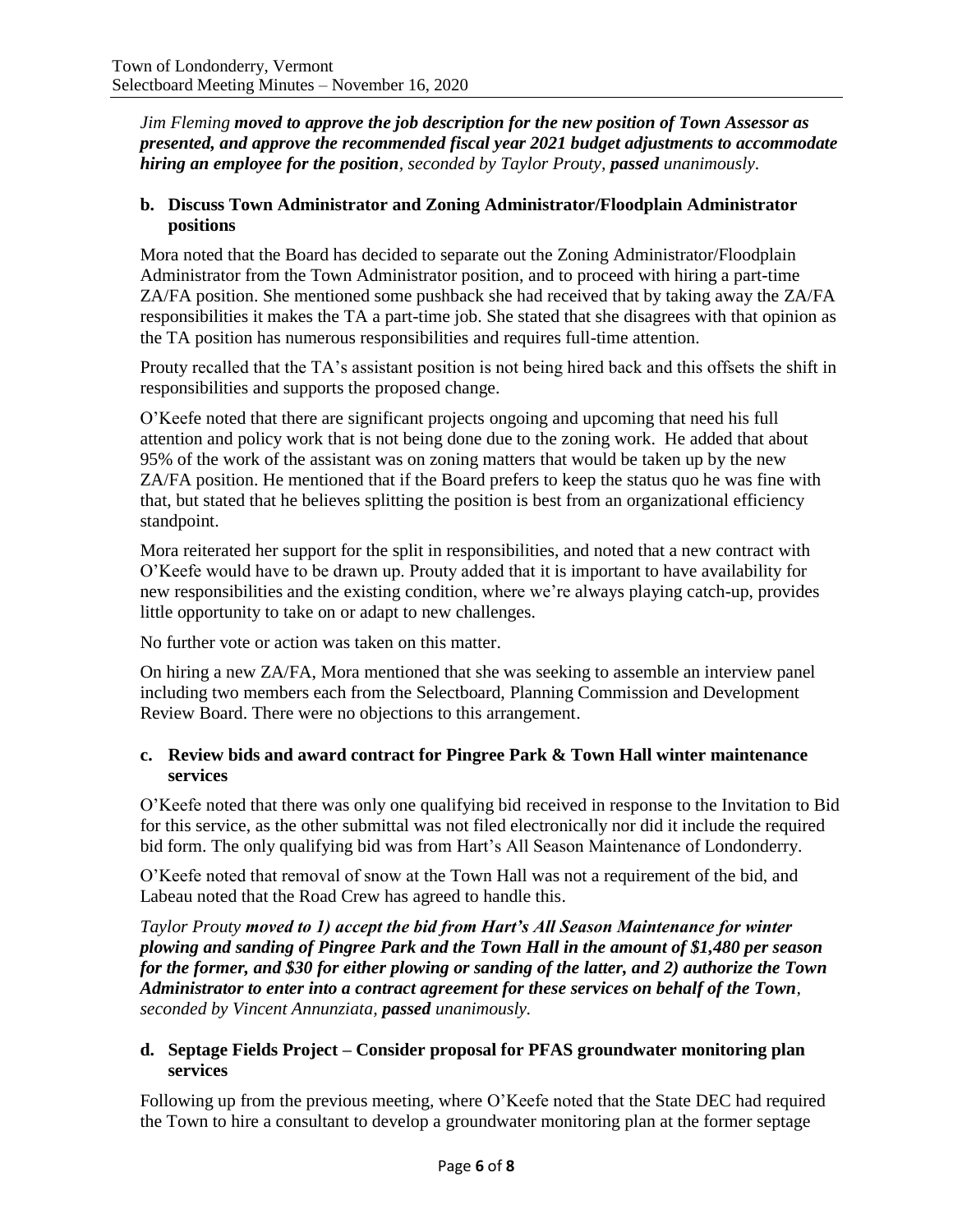fields due to PFAS contamination, he presented to the Board a proposal received from Waite-Heindel, the company that had done the previous work for the Town. There was discussion about the scope of services for this project and for future ongoing sampling work required which will be an ongoing expense.

*Taylor Prouty moved to 1) determine that the proposal for development of a groundwater monitoring plan from Waite-Heindel related to PFAS remediation at the former septage fields, estimated to cost \$2,475, constitutes a professional service exempt from the Purchasing Policy's bid process, and 2) accept the proposal as submitted, and 3) authorize the Town Administrator to sign any documents necessary for the hiring of the firm to conduct the necessary work, seconded by Vincent Annunziata, passed unanimously.*

### **e. Platt Elevation Project – Consider proposals for construction engineering/oversight**

O'Keefe spoke about the status of the construction process for this project and mentioned that it required hiring an engineer for construction engineering and project verification purposes. The reluctance of the existing project engineer, Beck Engineering, to continue with the project due to nonpayment of bills by the property owner was mentioned, and O'Keefe stated that he had secured proposals from other engineers, which had been presented to the Board in the meeting packet.

Because one outstanding bill has been paid by the property owner, and the others may be made soon, O'Keefe recommended holding off on a decision at this time to see if the Town can work with Beck due to his familiarity with the project and likely cost savings.

There was general agreement to hold off to the next regular meeting for a decision on this matter.

### **f. Ratify Board vote regarding 2nd Class Liquor License – Mountain Energy of Vermont, Inc., DBA Mountain Energy**

The matter of a granting a 2nd Cass Liquor License was added to the agenda at the previous regular meeting and therefore required ratification per the Board's Rules of Procedure.

*Vincent Annunziata moved to ratify the Board's November 2, 2020 decision to approve a 2nd Class Liquor License for Mountain Energy of Vermont, Inc. doing business as Mountain Energy, related to property located at 3590 VT Route 100, seconded by Taylor Prouty, passed unanimously.*

#### **11. New Business**

### **a. Executive Session(s) – The appointment or employment or evaluation of a public officer or employee, per 1 V.S.A. 313 (a)(3)**

*George Mora moved to enter executive session to consider the hiring of a Town employee, pursuant to Title 1 V.S.A Section 313(a)(3) to include Jeremiah Sund, Tina Labeau and Sandra Clark, seconded by Taylor Prouty, passed unanimously.*

The Board entered in executive session at 7:33 PM. The Board came out of executive session at 7:48 PM.

*Vincent Annunziata moved to hire Jeremiah Sund to the part-time position of Town Assessor working an average of 24 hours per week, beginning on January 1, 2021, at an hourly rate of \$44.00/hour, seconded by Jim Fleming, passed unanimously.*